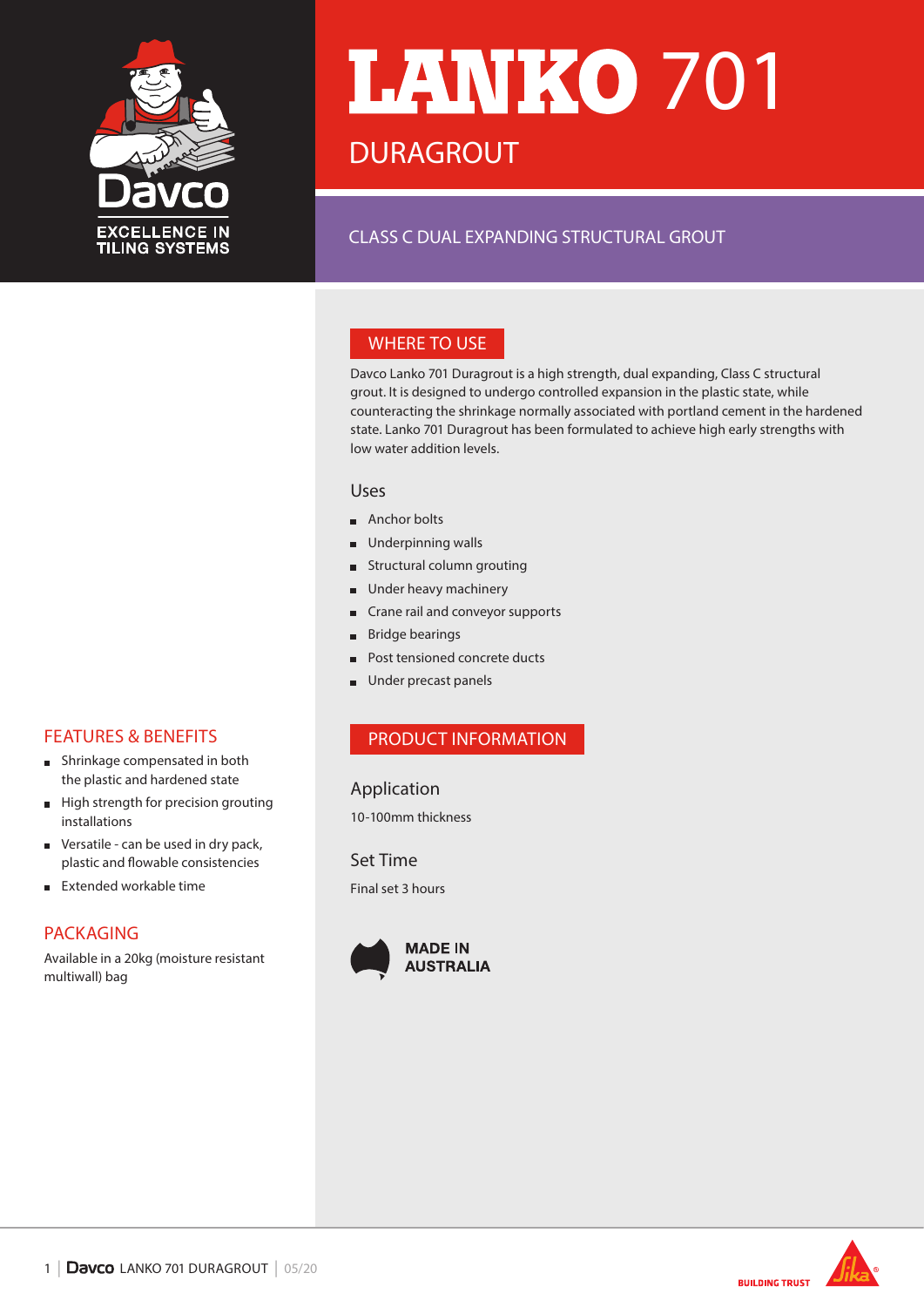#### **TECHNICAL**

| <b>TECHNICAL DATA</b>                                                                               | LANKO 701      |
|-----------------------------------------------------------------------------------------------------|----------------|
| Appearance                                                                                          | Grey powder    |
| Shelf life when stored unopened in elevated, cool, dry<br>location and protected from high humidity | Up to 6 months |

Values presented are typical and not necessarily referenced to create specifications. All measurements are taken at 20ºC and 50% relative humidity. Specifications vary according to site conditions and should be taken as a guide only.

| <b>TEST DATA</b>                          | <b>CRITERION</b>  |                   | <b>TYPICAL TEST RESULT</b> |                        |            |  |
|-------------------------------------------|-------------------|-------------------|----------------------------|------------------------|------------|--|
| Test method: AS 2350.11                   |                   |                   |                            |                        |            |  |
| Compressive Strength<br>MPa               | Consistency       | Water<br>Addition | $\mathbf{1}$<br>Day        | $\overline{7}$<br>Days | 28<br>Days |  |
|                                           | Dry Pack          | 2.5               | 45                         | 70                     | 88         |  |
|                                           | Plastic           | 3.0               | 36                         | 54                     | 73         |  |
|                                           | Flowable          | 3.5               | 26                         | 56                     | 61         |  |
| Test method: EN 1542: 1999                |                   |                   |                            |                        |            |  |
| Bond strength by pull off                 |                   |                   |                            | 2.6MPa                 |            |  |
| Test method: EN 1015-17:2000              |                   |                   |                            |                        |            |  |
| Chloride ion content                      |                   |                   | 0.004%                     |                        |            |  |
| Test method: EN 196.1 2016                |                   |                   |                            |                        |            |  |
| Flexural strength<br>(modulus of rapture) | 5.0 MPa<br>1 day  |                   |                            |                        |            |  |
|                                           | 7 days<br>9.5 MPa |                   |                            |                        |            |  |
|                                           | 28 days           |                   | 10.1MPa                    |                        |            |  |

| Test method: AS 1012.18.1996 |                    |                                                      |  |  |
|------------------------------|--------------------|------------------------------------------------------|--|--|
| Setting time                 | <b>Initial Set</b> | 2 hours                                              |  |  |
|                              | <b>Final Set</b>   | 3 hours                                              |  |  |
| Fresh wet density            |                    | 2200kg/m <sup>3</sup> -depending on consistency used |  |  |
| Test method: AS 1478.2:2005  |                    |                                                      |  |  |
| Flow characteristics         |                    | 400-600mm<br>(flow through)                          |  |  |
| Minimum thickness            |                    | 10 <sub>mm</sub>                                     |  |  |
| Maximum thickness            |                    | 100 <sub>mm</sub>                                    |  |  |
| Test method: RMS T363        |                    |                                                      |  |  |
| Alkali reactive particles    |                    | <0.1% (Non-<br>reactive)                             |  |  |



Davco products manufactured in Australia are produced in accordance with quality management systems certified as complying with AS/NZS ISO 9001:2008.

SAI GLOBAL



#### DIRECTIONS FOR USE

• A test should be undertaken in all cases to ensure suitability

#### SURFACE PREPARATION

- For all surfaces, loose contaminants and unsound concrete must be chipped away so that a reasonably rough, but strong sound surface is provided
- All surfaces must be free from oil, grease and dust. This particularly applies to the underside of bedplates, bolts, pipes or other materials, which may have surface contact with the grout
- Holes and depressions may be cleaned with compressed air to remove loose particles

• The perimeter of any grouting area in a concrete substrate should be sawcut to provide a minimum of 10mm mechanical key for the grout

## PRIMER PREPARATION

- After cleaning, saturate the concrete surface with clean water for approximately 2 hours prior to applying Lanko 701 Duragrout
- For horizontal hole pours, fill the hole with a twisted rag, which can then be periodically wetted
- Ensure that no freestanding water is present on surfaces of foundations or in bolt holes. Remove any free water by use of compressed air or dry towels

## MIX PREPARATION

#### Mix Ratio

Use as little water as is required in the mix for ease of placement. Water addition is recommended as set out below:

| <b>MIX CONSISTENCY</b> | MIX REOUIREMENTS PER 20KG        |
|------------------------|----------------------------------|
| Dry Pack               | 2.0-2.5L of clean, potable water |
| Plastic                | 3.0L of clean, potable water     |
| Flowable               | 3.5-4.0L of clean, potable water |

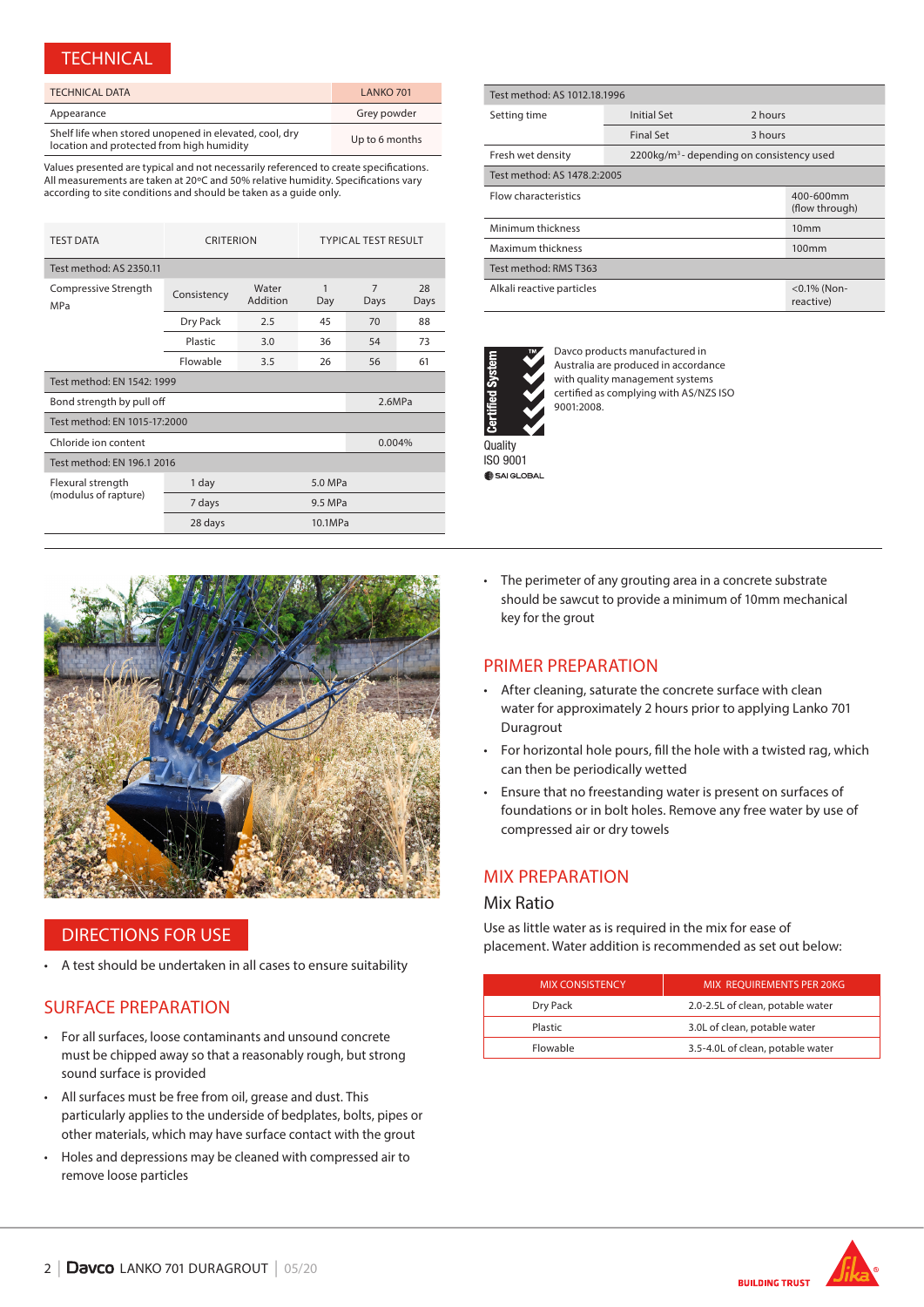• Adjustments to the mixing ratio may be required depending upon site conditions. Ideally, mixing water and substrate should be above the lower application temperature limit of 5°C and below 30°C to avoid problems with the set time of the mix

#### Mix Process

- 1. Mix with an electric drill and paddle or in a pan or revolving barrel type mixer.
- 2. Do not mix by hand.
- 3. Allow approximately 5 minutes mixing to achieve maximum results.
- 4. Place 70% of the required amount of water into the mixing vessel and slowly add the powder while mixing. Gradually add the remainder of the water to achieve the desired consistency.

#### Yield

| <b>WATER ADDITION PER</b><br>20KG BAG | <b>YIELD</b> | KG/M <sup>3</sup><br>(WET) | <b>BAGS</b><br>PER M <sup>3</sup> |
|---------------------------------------|--------------|----------------------------|-----------------------------------|
| Dry Pack                              | 10.40        | 1.87                       | 85                                |
| Plastic                               | 10.55        | 2.18                       | 95                                |
| Flowable                              | 11.50        | 2.09                       | 87                                |

## APPLICATION

#### Pre-Application

- 1. Holes intended for sealing may be either cylindrical or rhombic (dove tailed).
- 2. The diameter of bore holes in which rebars or rods are to be sealed should be at least 20mm more than the diameter of the bar.
- 3. The depth of the hole must not be less than 10 times the diameter of the bar or rod.

## Application Techniques

- 1. Lanko 701 Duragrout grout should be placed within 20 minutes of mixing to gain the benefit of plastic expansion. During that time keep material in mixer well agitated. After this time discard any grout mix that shows signs of stiffening.
- 2. Flowable Lanko 701 Duragrout may be placed with lowpressure cement grouting equipment or may be hand rodded into restrained sections. High points must be adequately vented to allow entrapped air to escape.
- 3. Plastic Lanko 701 Duragrout mortar may be rodded into place or trowel handled where freedom of movement permits. Consistency can range from thick cream to smooth plastic.
- 4. Do not vibrate Lanko 701 Duragrout into position as this may cause segregation of the mix.
- 5. Dry pack Lanko 701 Duragrout mortar must be firmly pressed or rammed into place. Consistency should allow pressuring into a firm hard ball without cracking.
- 6. For sealing rebar or steel rods and bolts into bore holes, adhere to the following guidelines.

For vertical holes: Position the bar in the hole, and then pour in the flowable Lanko 701 Duragrout. Alternatively, fill the hole with Lanko 701 Duragrout, then insert the rod or bolt into the wet mix, pushing in and pulling back several times to ensure sound bonding.

For horizontal holes: Fill the hole with plastic consistency Lanko 701 Duragrout, then insert the rod or bolt, pulling and pushing as above.

- 7. Lanko 701 Duragrout may be pumped for large grouting installations.
- 8. All applications require curing. Cover the installed grout with wet hessian sheets or spray periodically with water.
- 9. Placing Lanko 701 Duragrout in unrestrained environments will result in lower final compressive and flexural strength.

## Aggregate Extension

- 10mm washed coarse aggregate may be added to Lanko 701 Duragrout for pours over 100mm in depth
- Add no more than 10kg of aggregate to each 20kg bag of Lanko 701 Duragrout
- After extending with gravel, do not place Lanko 701 Duragrout in thicker sections than 200mm

## Clean-up & Return to Service

- Lanko 701 Duragrout should be removed from tools and equipment immediately after use with clean water. Any cured material may be removed by mechanical means
- The period of time required before bringing the grouted area into service depends upon the service load required. For high load installations, do not put the area into service for 3-7 days. The ambient temperature should be taken into account since cold weather delays hardening and hot weather accelerates hardening